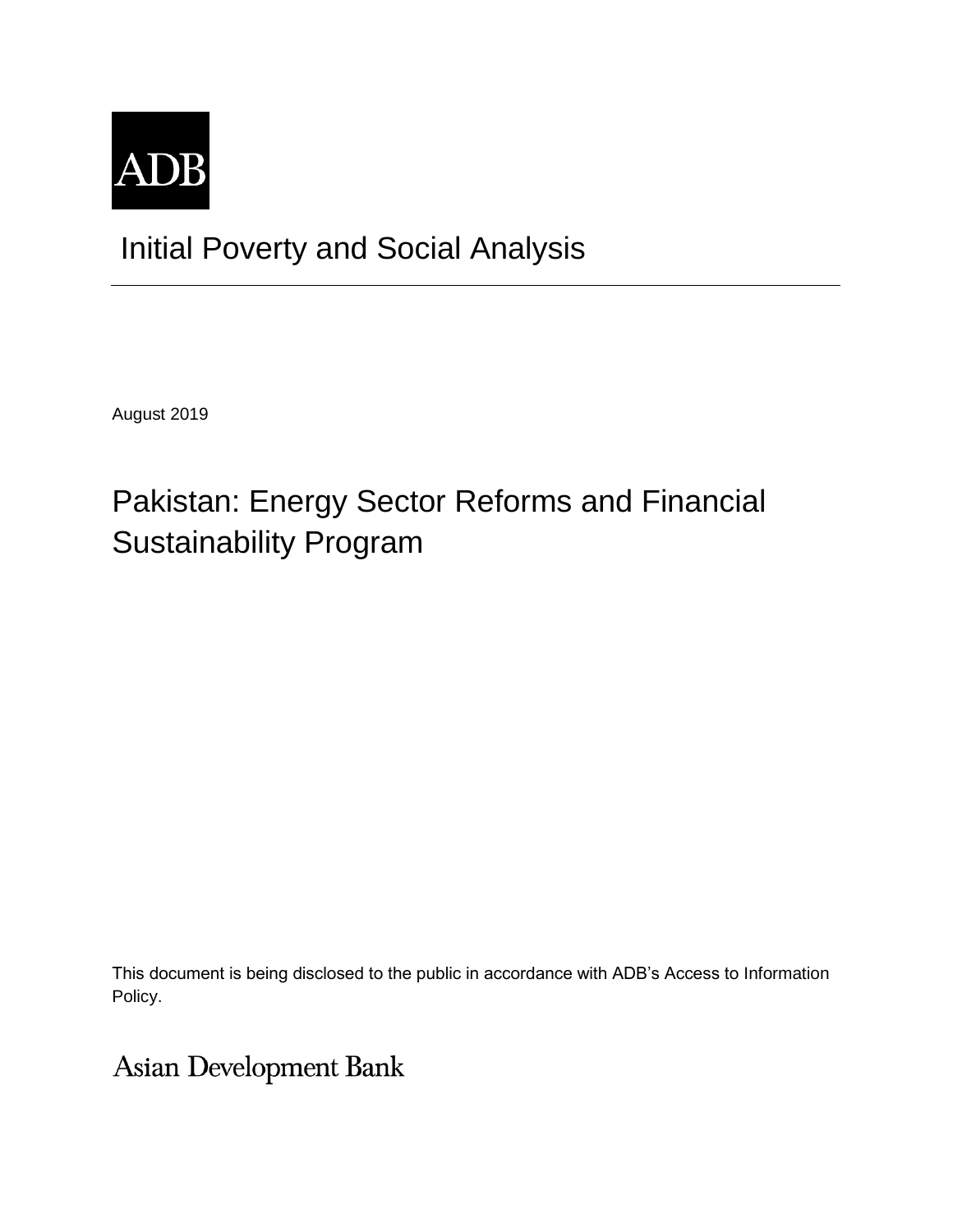## **CURRENCY EQUIVALENTS**

(as of 28 August 2019)

Currency unit – Pakistan rupee/s (PRe/PRs)

PRs1.00 = \$0.00636

 $$1.00 = PRs157.19$ 

## **ABBREVIATIONS**

- ADB Asian Development Bank
- CPS country partnership strategy
- kWh kilowatt-hour
- MOE Ministry of Energy
- NEPRA National Electric Power Regulatory Authority
- PRSP Poverty Reduction Strategy Paper

## **NOTES**

- (i) The fiscal year (FY) of the Government of Pakistan ends on 30 June. "FY" before a calendar year denotes the years in which the fiscal year ends, e.g., FY2018 ends on 30 June 2018.
- (ii) In this report, "\$" refers to United States dollars.

In preparing any country program or strategy, financing any project, or by making any designation of or reference to a particular territory or geographic area in this document, the Asian Development Bank does not intend to make any judgments as to the legal or other status of any territory or area.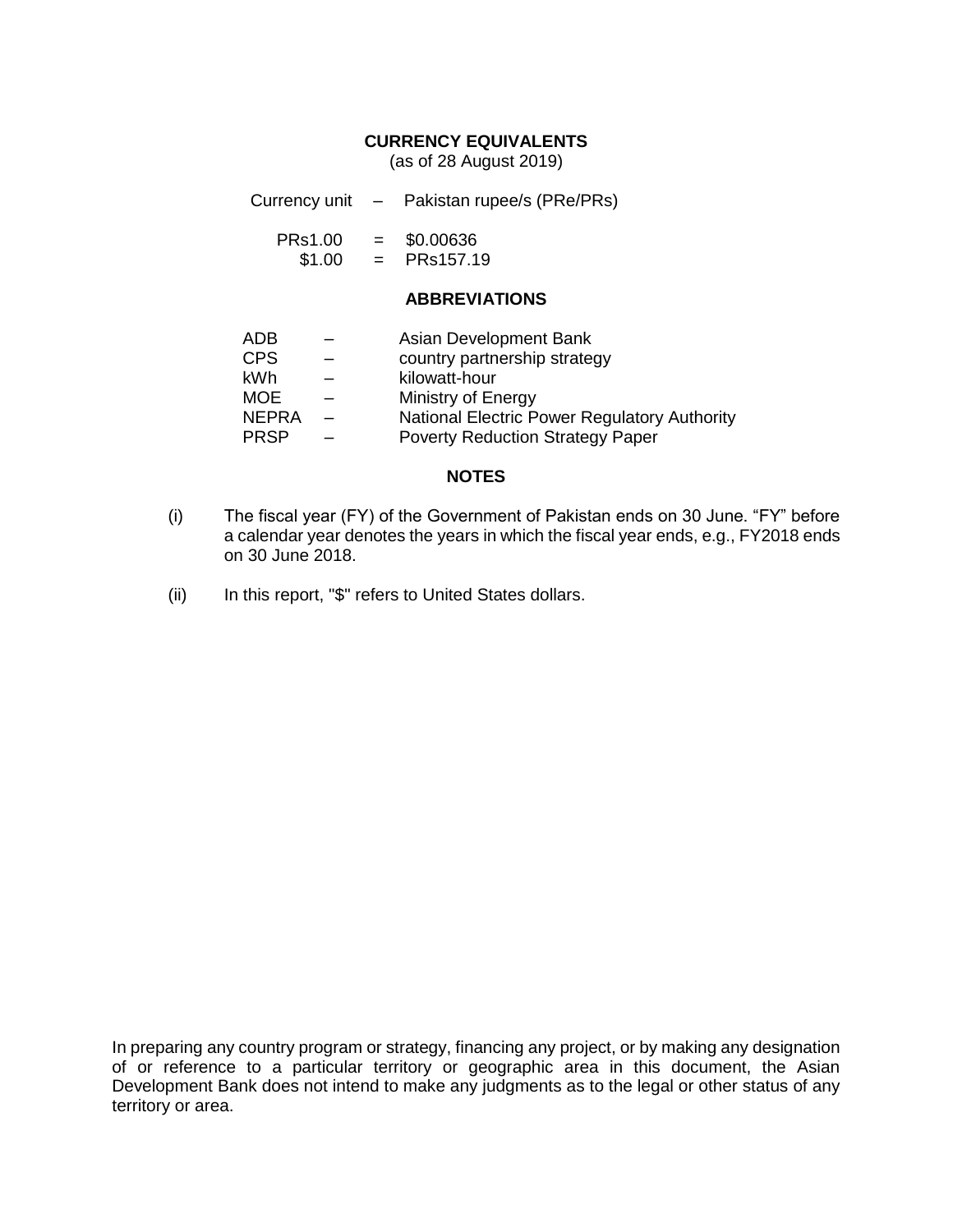## **INITIAL POVERTY AND SOCIAL ANALYSIS**

| Country:  | Pakistan                                      |             | Project Title:   Energy Sector Reforms and Financial<br>Sustainability Program |
|-----------|-----------------------------------------------|-------------|--------------------------------------------------------------------------------|
| Modality: | Lending/Financing   Policy-Based Programmatic | Department/ | Central and West Asia Department/                                              |
|           | Approach                                      | Division:   | <b>Energy Division</b>                                                         |

#### **I. POVERTY IMPACT AND SOCIAL DIMENSIONS A. Links to the National Poverty Reduction Strategy and Country Partnership Strategy** The Government of Pakistan's current Poverty Reduction Strategy Paper (PRSP) covers the 3-year PRSP-II period of fiscal years 2009–2011 and provides a framework well beyond this timeframe. The PRSP-II draws upon lessons learned during the implementation of PRSP-I. The poverty reduction strategy is built on nine pillars: (i) improving macroeconomic stability and real sector growth, (ii) protecting the poor and the vulnerable, (iii) increasing productivity and value addition in agriculture, (iv) promoting integrated energy development program, (v) making industry internationally competitive, (vi) supporting human development for the 21st century, (vii) removing infrastructure bottlenecks through public–private partnerships, (viii) enhancing capital and finance for development, and (ix) strengthening governance for a just and fair system. The program directly supports pillars (iv) and (ix) and indirectly supports pillars (i) and (v), while being proactive and vigilant in applying pillar (ii) through social due diligence, public communication, and application of lifeline tariffs and cross-subsidies for vulnerable people. Ensuring energy security and efficiency is among the government's top priorities to tackle the current energy crisis and to supply sufficient energy for domestic and commercial use. Environmental sustainability, a key crosscutting theme, also formed an integral part of the PRSP-II. The program is aligned with the Asian Development Bank (ADB) Strategy 2030: it (i) provides value through finance, knowledge, and partnerships; (ii) is guided by the core principles of country-focused approach and delivering integrated solutions; and (iii) reinforces the operational priority of strengthening governance and institutional capacity. The program also focuses on two of the three pillars of ADB's poverty reduction strategy—pro-poor sustainable economic growth and good governance—and two of the five thematic priorities—capacity development and private sector development. It directly addresses two focal areas in the country partnership strategy (CPS) results framework: (i) sustained growth and poverty reduction through reforms and investments in energy and infrastructure, where key constraints include institutional and regulatory bottlenecks in effective management, and CPS outcomes include improved quality of services of utilities and enhanced access to electricity; and (ii) reforms to strengthen governance, where key constraints include distortions in the agriculture and energy markets, and CPS outcomes include increased market-based adjustment to reduce the distortions in the energy market. Major interventions in the energy sector are designed to achieve economic progress through improved service delivery. The program loan is expected to result in improved quality and reliable delivery of services to customers, particularly benefiting commercial, residential, and agricultural customers in Pakistan. The long hours of load shedding in rural areas, especially unscheduled ones, have had dire impact on employment and productivity. The manufacturing sector has been hardest hit. An estimated 500,000 people have become unemployed or underemployed because of lack of electricity, and the unreliable power supply impedes private sector investment and the development of small and medium-sized enterprises.

### **B. Poverty Targeting**

General intervention Individual or household (TI-H) Geographic (TI-G) Non-income MDGs (TI-M1, M2)

#### **C. Poverty and Social Analysis**

1. Key issues and potential beneficiaries.

A cumulative increase in affordable power supply, reduction in the current shortfall, and lowered costs together benefit urban and rural consumers; benefit industrial, agricultural, commercial, domestic and/or residential consumers; and potentially may increase employment and benefit the poor.

2. Impact channels and expected systemic changes.

Rural small and medium-sized enterprises in manufacturing sector employ the largest number of people and are hardest hit because they do not have back-up sources of power. Increased electricity supply can increase employment opportunities and facilitate the re-hiring of personnel who were laid off because of deficient power supply. At the family level, more reliable power may benefit family health, as refrigeration will become more reliable and food and medicines less prone to spoiling during long outages. More reliable power may also benefit education among the poor, with improved access to reliable lighting in poor households.

3. Focus of (and resources allocated in) the Project Preparatory Technical Assistance or due diligence.

ADB's ongoing technical assistance will review the effects of increased electricity prices on the poor along with the benefits from increased access to electricity.

4. Specific analysis for policy-based lending.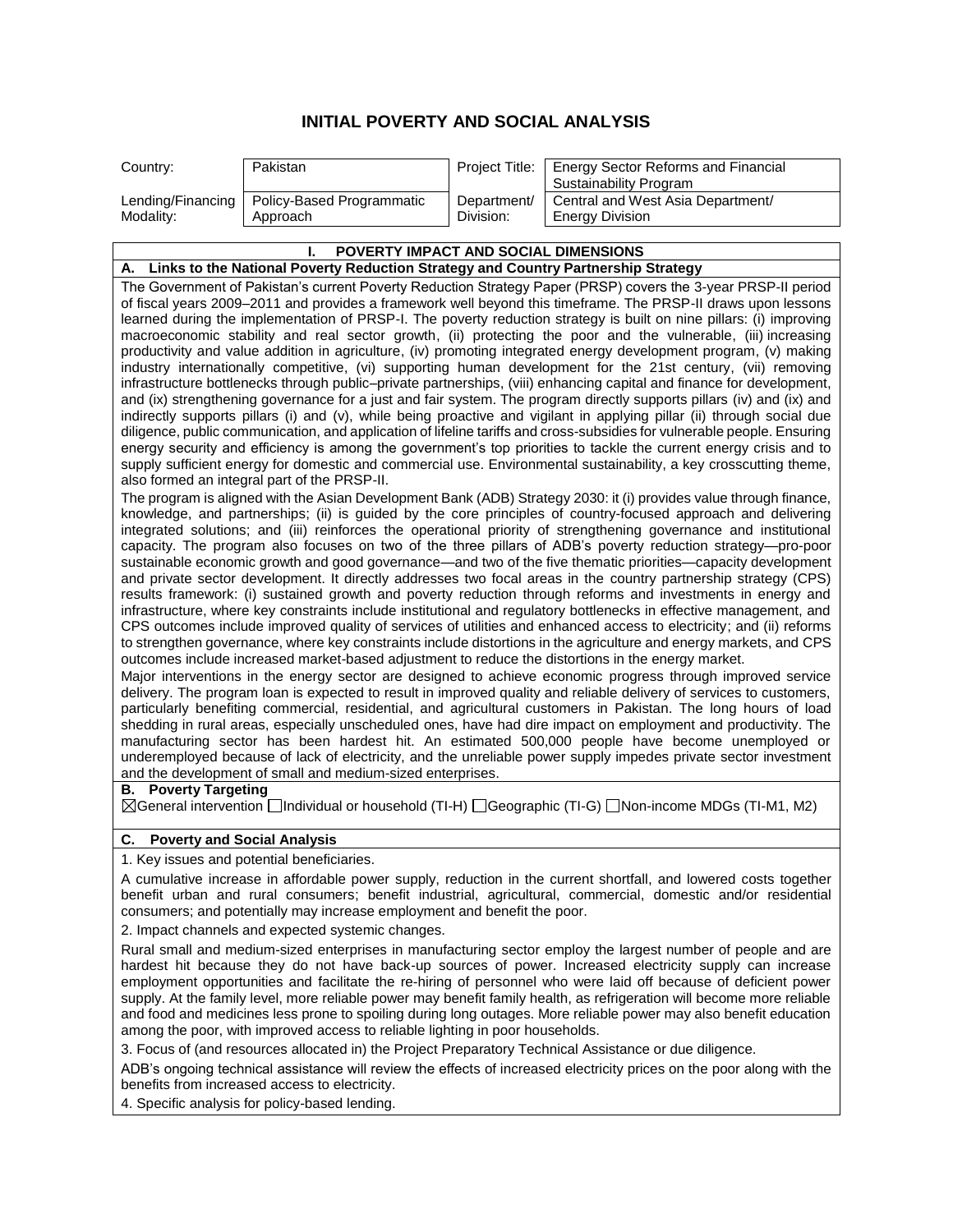During project design, the Ministry of Energy (MOE) will review the analysis for (i) transmission channels of the policy intervention; (ii) short-term (1–3 years) and medium-term (4–10 years) direct and indirect impacts on the poor, vulnerable, and excluded groups; and (iii) other issues. Reduced subsidies that lead to tariffs better aligned to cost recovery may encourage the existing moderate-to-high volume users to use electricity more efficiently. The poor tend to limit their electricity usage to the most essential appliances, and their consumption patterns are low. To avoid a revised tariff structure negatively impacting the poor, the National Electric Power Regulatory Authority (NEPRA) must maintain a basic lifeline tariff so that low-volume users can reap the benefits of a better, more reliable supply without being disadvantaged by higher costs. It is also important to maintain affordable tariffs for the "near poor" i.e., those people living close to the poverty line who may be pushed into poverty through small increases in cost of essential services. Socioeconomic profiling and determination of willingness-to-pay as part of the project, both in the short and medium term, will help determine appropriate lifeline tariffs to protect the poor and the near-poor. The project will also consider the indirect effects on the poor and vulnerable of institutional tariffs for schools, hospitals, orphanages, and religious places of worship.

#### **II. GENDER AND DEVELOPMENT**

1. What are the key gender issues in the sector/subsector that are likely to be relevant to this project or program? Available, affordable, and sustainable energy supply can greatly benefit women and girls—e.g., by reducing their labor to obtain and use other fuels, enabling income-generating activities in the home, allowing easier study for school or other training, and generally improving their health and quality of life. Women constitute only 24.6% (2016) of the total labor force in Pakistan.<sup>a</sup> This percentage is far lower in the energy sector. According to a baseline survey (2018) conducted by the Women in Energy Network of Pakistan, women constitute only about 4% of the total staff of nine power utilities (both public and private, including distribution, transmission, and generation).

2. Does the proposed project or program have the potential to make a contribution to the promotion of gender equity and/or empowerment of women by providing women's access to and use of opportunities, services, resources, assets, and participation in decision making?  $\boxtimes$  Yes  $\Box$  No

The nature of the project precludes meaningful contributions to promoting gender equity and women's empowerment. However, any discrimination against female-headed households in gaining access to the grid will be investigated during due diligence, as well as the possibility of raising women's awareness on energy efficiency and maximizing its benefits. The following policy actions to be implemented by MOE will possibly increase women's access to energy and employment opportunities in the energy sector: (i) 5-year rural and off-grid electrification plan is prepared; and (ii) the Government of Pakistan has approved a plan to increase women's recruitment in the energy sector including in power utility companies, distribution, transmission, and generation.

3. Could the proposed project have an adverse impact on women and/or girls or widen gender inequality?<br>  $\Box$  Yes  $\Box$  No  $\boxtimes$  No

Systemic reform of the energy sector will impact positively on the population as a whole but will not have a direct gender impact nor widen gender inequality.

4. Indicate the intended gender mainstreaming category:

 $\Box$  GEN (gender equity theme)  $\Box$  EGM (effective gender mainstreaming)  $\boxtimes$  SGE (some gender elements)  $\Box$  NGE (no gender elements)

### **III. PARTICIPATION AND EMPOWERMENT**

1. Who are the main stakeholders of the project, including beneficiaries and negatively affected people? Identify how they will participate in the project design.

The project will mainly affect public sector power companies, regulatory authorities, ministries, independent power producers, and fuel exploration companies. All these stakeholders are being consulted. A sustainable energy sector will potentially benefit urban and rural consumers as well as industrial, agricultural, commercial, and domestic consumers. According to a survey, willingness-to-pay was estimated at PRs21 per kilowatt-hour (kWh). For the poor, alternative sources of lighting such as candles and kerosene lamps will cost more than the lifeline tariffs (0–50 kWh per month consumption), which is PRs5 per kWh, even if increased to the tariff determined by NEPRA, because the rates are cross-subsidized by customers from other categories. The government is considering the effect on the poor of decreased power tariff subsidies, and plans to move towards direct cash. Least-cost planning for power generation and energy production will include consideration of the effect on potentially affected people.

2. How can the project contribute (in a systemic way) to engaging and empowering stakeholders and beneficiaries, particularly, the poor, vulnerable, and excluded groups? What issues in the project design require participation of the poor and excluded?

MOE will develop a transition path and public communication program to seek customer understanding of the tariff increase and promote energy conservation. To help implement participatory planning, regulatory reform, and monitoring, MOE will share information and consult with nongovernment organizations and representatives of the poor and vulnerable cross-sections of communities to obtain their views on the proposed tariffs and willingness-topay for improved and more reliable services.